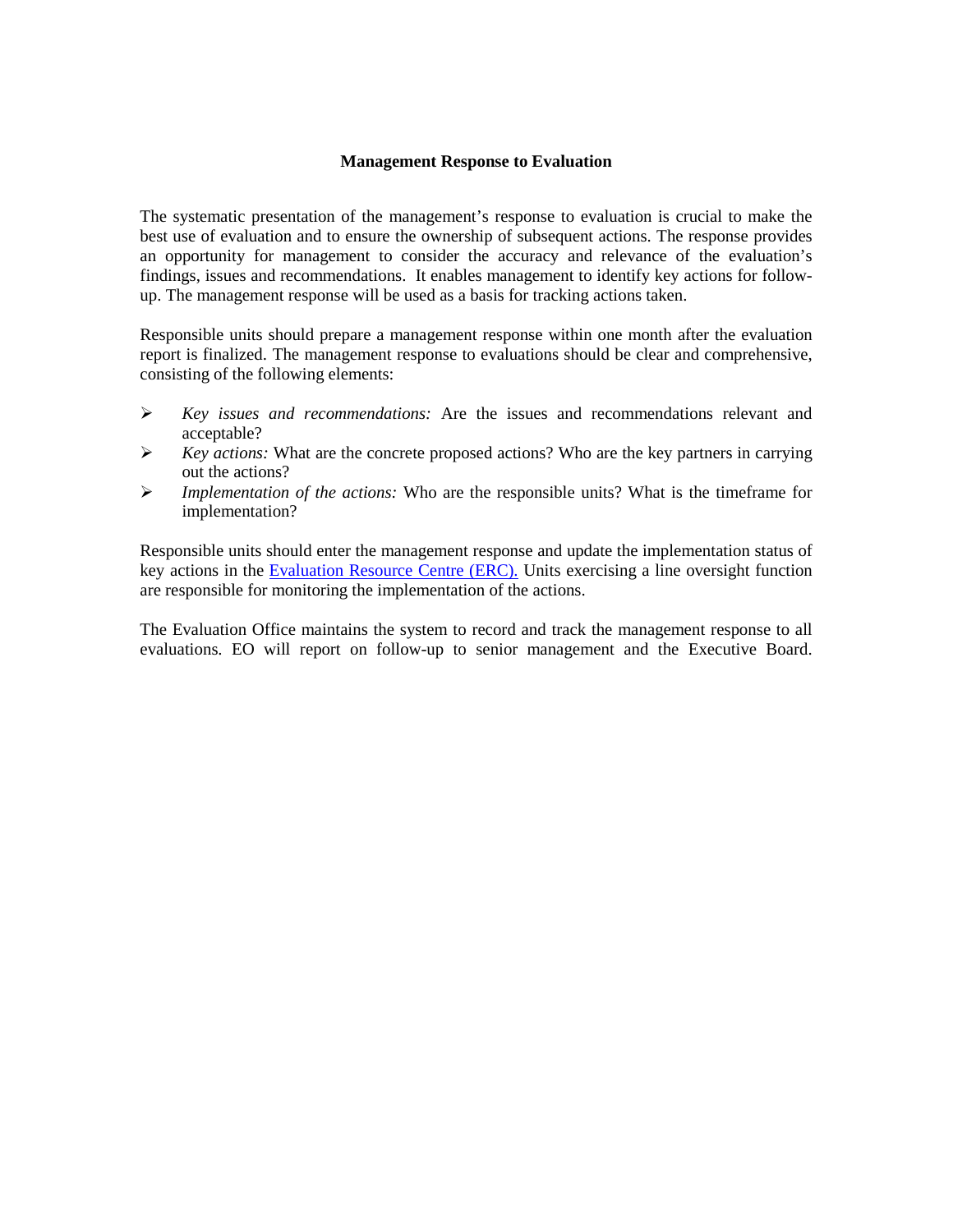## **Management Response and Tracking: "Improving Energy Efficiency in Buildings" UNDP-GEF/00059937 project**

## **Evaluation Title: Mid-Term Evaluation Evaluation Completion Date: April 2013**

| <b>Key issues and</b>                                                                                                     | <b>Management Response*</b>                                                                                                                                                                                                                                                           |                                                                                                                                                                                                                                                                                                                                                                                                                                                                                                                                                                                                                                                                                                                                                                |                                 |                                                                    |                     | Tracking**      |  |
|---------------------------------------------------------------------------------------------------------------------------|---------------------------------------------------------------------------------------------------------------------------------------------------------------------------------------------------------------------------------------------------------------------------------------|----------------------------------------------------------------------------------------------------------------------------------------------------------------------------------------------------------------------------------------------------------------------------------------------------------------------------------------------------------------------------------------------------------------------------------------------------------------------------------------------------------------------------------------------------------------------------------------------------------------------------------------------------------------------------------------------------------------------------------------------------------------|---------------------------------|--------------------------------------------------------------------|---------------------|-----------------|--|
| <b>Recommendations</b>                                                                                                    | <b>Response</b>                                                                                                                                                                                                                                                                       | <b>Key Actions</b>                                                                                                                                                                                                                                                                                                                                                                                                                                                                                                                                                                                                                                                                                                                                             | <b>Timeframe</b>                | <b>Responsible</b><br>unit(s)                                      | Status***           | $Com-$<br>ments |  |
| Legislation framework has been<br>improving, but focus is needed<br>to achieve adoptions of new<br>Armenian Building Code | Identify institutional gaps<br>and legislative drawback<br>to ensure easy adoption of<br>the Armenian Building<br>code in line with EPBD<br>directive.                                                                                                                                | 1. Promote adoption of drafted technical<br>regulation on building safety, which includes<br>separate chapter in EE in buildings.<br>2. Based on agreement with Ministry of Energy<br>and Natural Resources provide support in<br>transposition of the EU relevant legislation trough<br>translation and adaption of -EPBD, 5 EU and ISO<br>standards. Develop the implementation plan for<br>EPBD.                                                                                                                                                                                                                                                                                                                                                            | within 2013-<br>2014            | <b>UNDP CO</b><br>Project<br>Steering<br>Committee<br>Project Team | Work in<br>progress |                 |  |
| Ensure that institutional bodies<br>to take energy efficiency<br>forward into the market are<br>created                   | Enhance coordination<br>between institutions<br>carrying out activities<br>related to the buildings'<br>energy efficiency:<br>buildings' design,<br>construction and<br>enforecement of energy<br>efficiency requirements,<br>insulation materials testing<br>and certification, etc. | 1. Develop reccomendations on improving<br>enforcement of energy performance requirements<br>in buildings.<br>2. Enhnace capacities of relevant governmental<br>and private expertise/testing agencies/bodies<br>through organization of corresponding training on<br>energy efficient building codes, standards,<br>requirements for energy performance, testing and<br>verification methods, application of equipment<br>and software.<br>3. Continue monitoring of reference and pilot<br>buildings.<br>4. Continue the capacity building of construction<br>material testing and manufacturing companies on<br>marketing their services and production.tinue<br>dissemination of professional knowledge among<br>sector proffesionals and decision makers. | continuous                      | Project Team<br>Partner testing<br>laboratories                    | Work in<br>progress |                 |  |
| Initial project structure is still<br>valid, however needs slight<br>adaptations                                          | There is need to revise the<br>Project multiyear<br>workplan                                                                                                                                                                                                                          | In consultation with RTA, revisit budget<br>components and arrange for budget revision upon<br>necessity.                                                                                                                                                                                                                                                                                                                                                                                                                                                                                                                                                                                                                                                      | $\overline{\text{within}}$ 2013 | Outcome<br>Board<br>Project Team                                   | Pending             |                 |  |